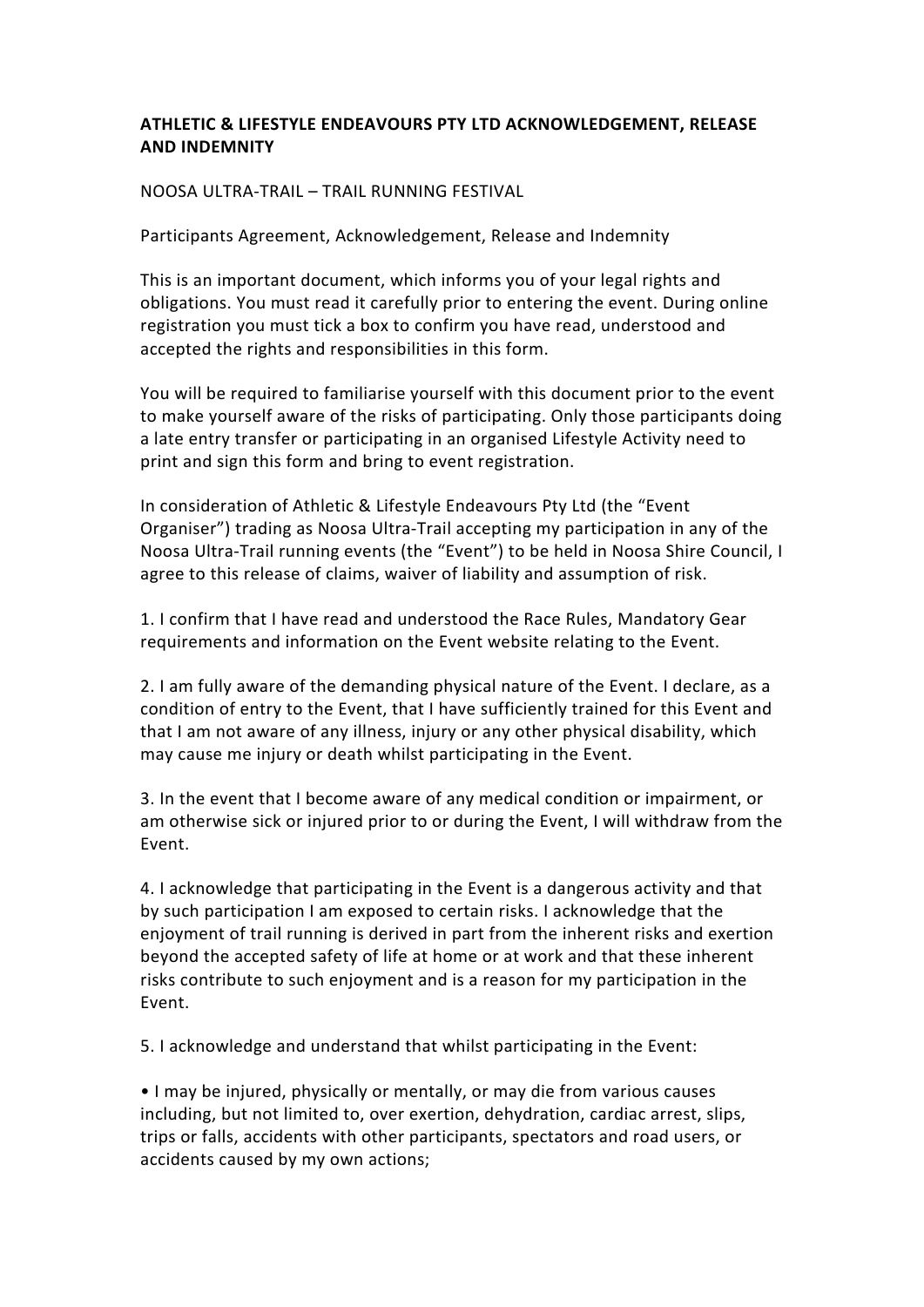- My personal property may be lost or damaged;
- I may cause injury to other persons or damage their property;
- The conditions in which the Event is conducted may vary without warning;

• I may be in a remote or isolated location where access to medical support may be limited and take significant time to reach me;

• There may be no or inadequate facilities for treatment or transport of me if I am injured;

• I assume the risk and responsibility for any injury, death or property damage resulting from my participation in the Event

6. I agree that if I am injured or require medical assistance, the Event Organiser may, at my cost, arrange medical treatment and emergency evacuation as deemed necessary by the Event Organiser. I agree that I am responsible for my own medical and ambulance insurance cover.

7. I agree to release, indemnify and hold harmless the Event Organiser, its officers, employees, agents, volunteers, contractors, public bodies, landholders and sponsors, from and against any and all claims, demands, right or cause of action, suits, expenses, costs and proceedings of any nature whatsoever which may be made by me or on my behalf or by other parties for or in respect of or arising out of any injury, loss, damage or death caused to me or my property as a result of my entry or participation in the Event whether by negligence, breach of contract or in any way whatsoever.

8. I also agree that in the event I am injured or my property is damaged, I will bring no claim, legal or otherwise, against the Event Organiser in respect to that injury or damage.

9. I understand that my medical history and personal information, collected as part of the entry process for the Event will be made available to the event medical team and operations team. It will only be used to help staff look after me if I need help and care. If I am evacuated from the event by Emergency Services, this personal information plus any new data entered by event staff will be supplied to the Emergency Services staff to enable my continued care.

10. I agree to allow my name, results, photographs, image, videos, multimedia or film likeness to be used for any legitimate purpose by Athletic & Lifestyle Endeavours Pty Ltd, the sponsors, event partners, or assigns without payment or compensation. 

11. I acknowledge that my image may be taken by an Event photographer and that Event photographer may contact me to offer for sale images of me at the Event.